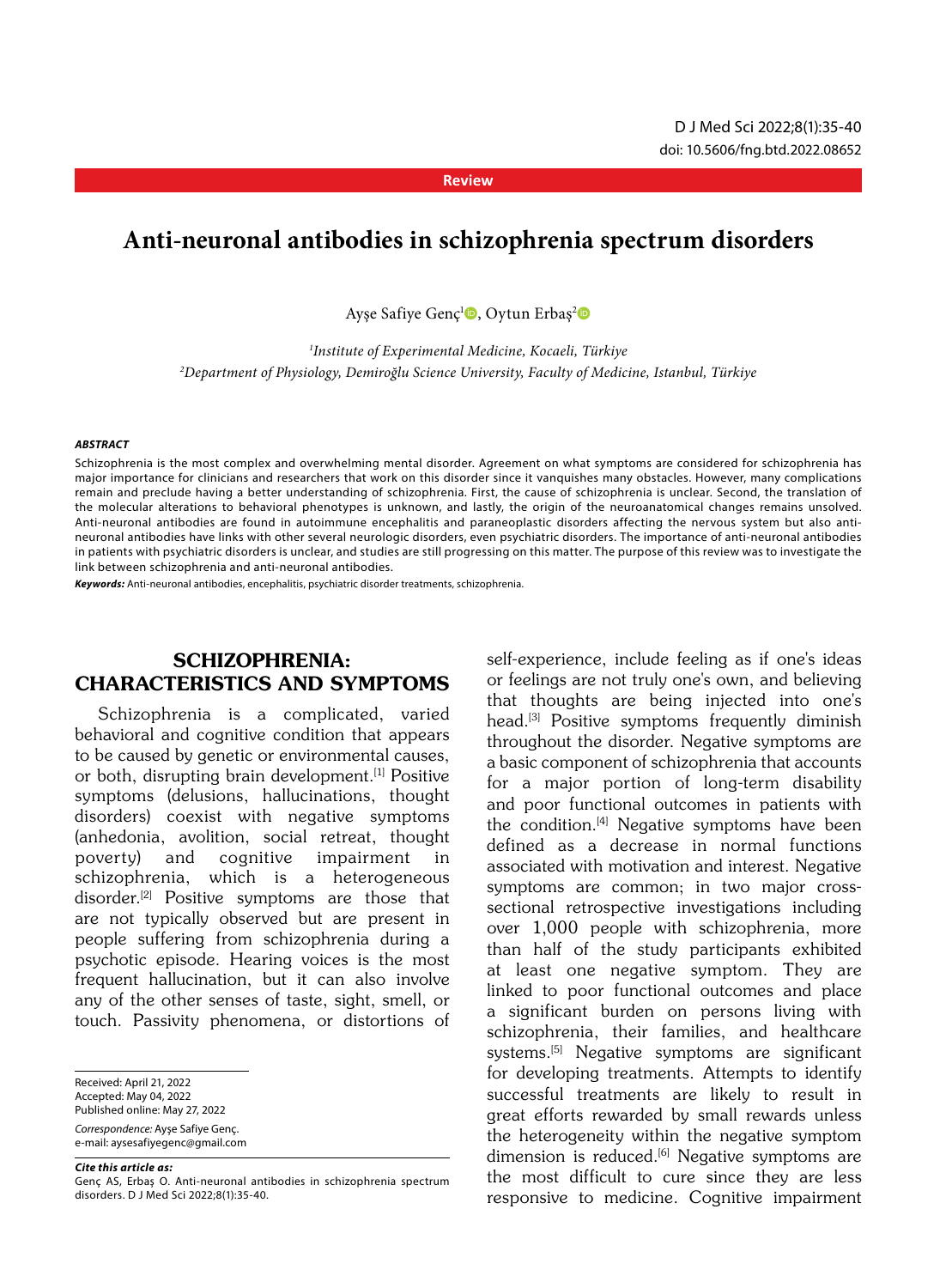appears early in the disorder and might last long after the psychosis has passed.<sup>[7,8]</sup> They are a distinguishing trait but are not considered fundamental symptoms, as are positive and negative symptoms. Cognitive deficiencies are believed to be a key characteristic of schizophrenia, and they have been proven to be significantly linked with functional impairments. The capacity to accurately detect, attend to and retain information, such as verbal fluency, memory, processing speed, reasoning, problemsolving, attention, understanding, seeing, and interpreting the social environment, and mental activities such as recognizing emotion in faces and inferring what individuals are thinking and feeling, can be classified as cognitive impairments.[9] Individuals with this condition have a loss in cognitive function of 1-2 standard deviations, equivalent to a mean drop in performance IQ of 70-85 (versus the normative value of 100).<sup>[10]</sup> Antipsychotics do not generally assist with cognitive impairments, therefore a variety of therapies are employed to try to address them; cognitive remediation therapy is particularly helpful.[11] Symptoms might appear and go. Nobody possesses all of them at all times. They generally begin between the ages of 10 and 25 for men and between the ages of 25 and 35 for females; however, there is a second peak beyond the age of  $40.^{[12]}$  Before visible symptoms appear, there is often a gradual shift in the person. The prodrome phase is a term used to describe this period.

### GENDER DIFFERENCES IN **SCHIZOPHRENIA**

Every year, one in every 10,000 adults (12 to 60 years old) develops schizophrenia. Many researchers made about gender differences in schizophrenia and for now, it seems like gender doesn't affect it. Although, the fact that women start at a later age than males is a consistent observation.[13,14] These advantages appear to help women during the start of their disorder, but the benefits tend to fade over time. As a result, gender disparities in outcome vary depending on the patient's age.<sup>[15]</sup> There is growing evidence that estrogens are psychoprotective in women and that hypothalamic-pituitary-gonadal dysfunction occurs in both sexes. More studies are needed to better understand the pathophysiology and etiologies of schizophrenia psychoses in women and men. This will lead to better-tailored treatments and improved outcomes.<sup>[13]</sup>

#### THE CAUSES OF DISORDER

Schizophrenic patients are not born into a bad environment or a bad social situation.<sup>[16,17]</sup> Although the cause of schizophrenia has not been fully resolved, environmental factors and genetics are known to have a great influence. According to magnetic resonance imaging (MRI) research, neuron connections are disturbed, and the prefrontal lobe is nearly destroyed in patients. It's a strongly inherited trait. Variations in the major histocompatibility complex (MHC) genes have been discovered to be a risk factor for schizophrenia, according to genome scans.<sup>[18]</sup> We can identify three facts based on current genetic studies on schizophrenia. Firstly, schizophrenia is extremely polygenic, as genetic epidemiology data indicated many years ago, with hundreds, if not thousands, of different genetic loci implicated at the population level. The second key takeaway from recent genomic research is that genetic risk appears to be very pleiotropic and does not correspond to existing disorder classifications. The third argument is that, although much of the hereditary risk for schizophrenia remains unaccounted for at the DNA level, and the complexity of the already emerging picture, there are hopeful signals of convergence on a set of plausible biological processes.[1] Although genetics is frequently highlighted, the start is linked to environmental factors such as early life trauma, growing up in an urban setting, minority group membership, and cannabis usage, implying that exposure may have an impact on the developing "social" brain during critical periods.<sup>[19]</sup> Prenatal infections and nutrition, maternal substance usage, early life stresses, and obstetric problems are all more frequent in persons with schizophrenia than in the general population, according to several types of research. Early environmental variables may have a greater negative impact on the brains of people who have a genetic predisposition to schizophrenia than those who don't.[20] Environmental risk factors, as well as the discovery of a polygenic risk score for schizophrenia and studies on gene-environment and environment-environment interaction, have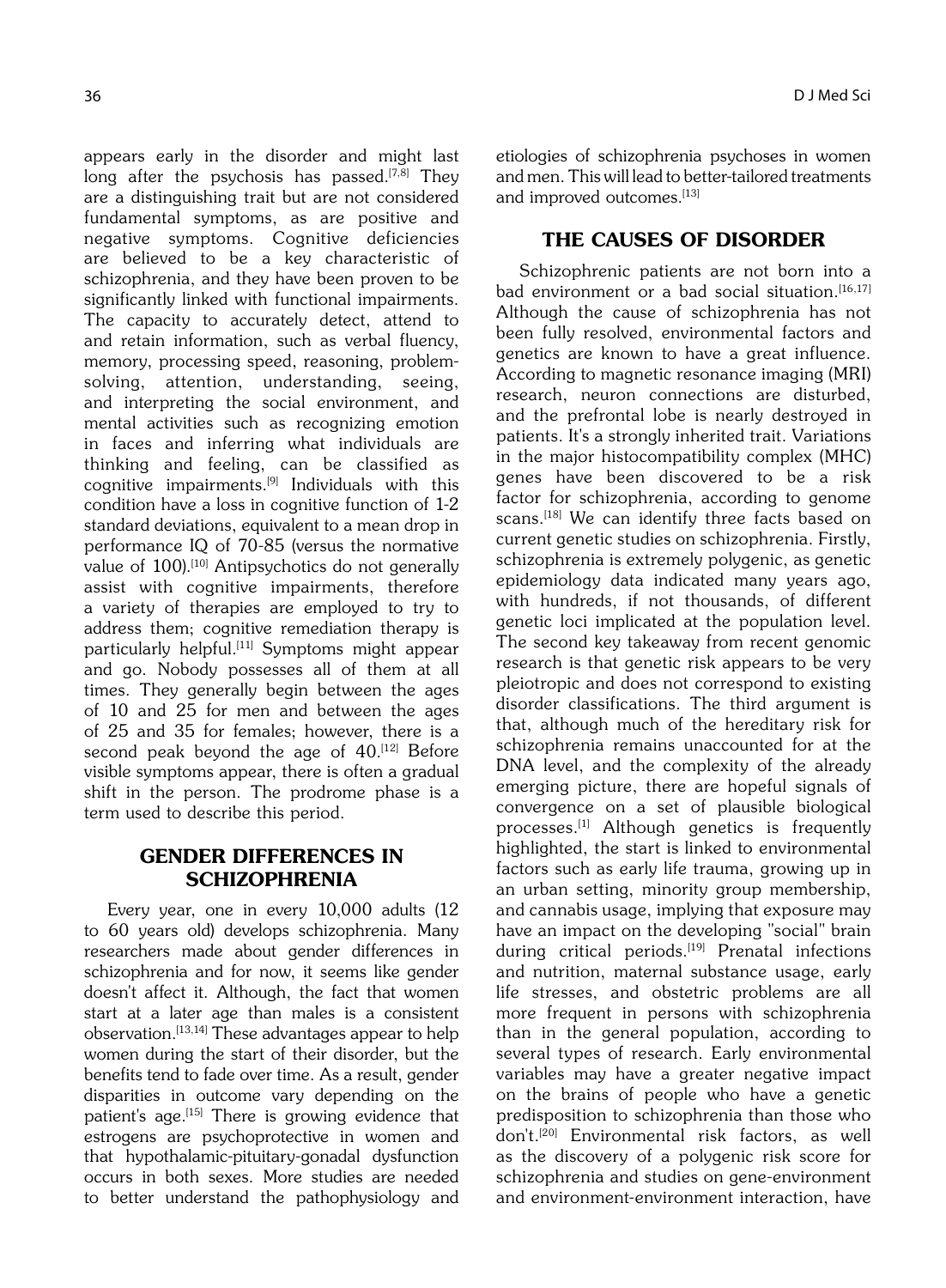greatly enhanced our understanding of the  $di$ sorder.<sup>[21,22]</sup>

#### TREATMENT

Long-term hospitalization is ineffective and a contributory factor in schizophreniarelated impairment. Many people with mental disorders are sent to mental institutions, but the rehabilitation and follow-up treatment provided is insufficient.[23] A limited percentage of persons with severe schizophrenia are admitted to longterm hospitals.<sup>[24]</sup> Doctors may order a brief involuntary hospitalization if they believe there is a danger of damage to oneself or others.<sup>[25]</sup> Over the long run, around half of schizophrenia patients recovered or considerably improved, suggesting that functional remission is achievable. Demographic, clinical, and therapeutic features, as well as socio-economic determinants, all have a role in predicting the course of schizophrenia.<sup>[26]</sup> First-generation antipsychotics or second-generation antipsychotics are commonly used in the treatment of these patients. In some cases, these two types of drugs are combined. In addition to antipsychotic medications, lithium, anticonvulsants, beta-blockers, antidepressants, benzodiazepines, glycine, and electroconvulsive therapy are used.<sup>[27-29]</sup> Although there are various antipsychotic medicines available to treat the symptoms of schizophrenia, their response rate is lower than anticipated, they are slow-acting, and they frequently have substantial unpleasant side effects.<sup>[2]</sup> Antipsychotics are an important part of schizophrenia treatment, however, the antipsychotics that are now accessible have major drawbacks.[26]

Accurate diagnosis and selection of successful therapies for schizophrenia remain difficult due to a lack of reliable diagnostics.<sup>[30]</sup> It would be fair to say that schizophrenia is obscure and a huge burden on the patients and those around them. It is one of the biggest challenges in medicine even to this day. Therefore, numerous studies are being conducted. Multiple lines of evidence have recently discovered, albeit inconsistently, several immune system abnormalities in people with schizophrenia spectrum disorders, including raised levels of pro-inflammatory cytokines, T cell abnormalities, and evidence of increased microglial activation.[31]

#### ANTI-NEURONAL ANTIBODIES

Anti-neuronal antibodies are seen in the serum of individuals with nervous system paraneoplastic disorders. These disorders manifest with a wide variety of clinical symptoms and are frequently seen in the differential diagnosis of complicated neurological conditions. Several neurological disorders have been linked to antibodies against antigens present in the central nervous system.<sup>[32]</sup> It might be difficult to tell the difference between autoimmune encephalitis caused by antineuronal autoantibodies and primary mental problems.[33] Anti-neuronal antibodies' clinical relevance in people with mental disorders but no encephalitis, is unclear. However antineuronal antibodies are linked to autoimmune encephalitis, which is frequently accompanied by mental disorders.<sup>[34]</sup> Autoimmune processes producing a wide range of mental symptoms are becoming more widely understood, resulting in a paradigm change in neuropsychiatry. Since the discovery of underlying antibodies against brain ion channels or receptors, some individuals may be misdiagnosed with a main mental disorder. Nevertheless, there is no clear agreement on whether clinical indications in psychiatric patients should trigger additional testing, such as antineuronal autoantibodies assessment.<sup>[35]</sup>

### SIGNIFICANCE OF ANTI-NEURONAL ANTIBODIES IN MENTAL **DISORDERS**

Anti-glutamic acid decarboxylase (anti-GAD) antibodies associated with progressive cerebellar disorders and autoimmune polyendocrinopathies could be an expression of the autoimmune nature of certain neurological degenerative processes affecting the central nervous system, but their significance outside of paraneoplastic syndromes is unknown.<sup>[32]</sup> Further surface-directed antibodies have yet to be proven to play such an obvious causal role in mental symptoms. Psychotic symptoms are, however, frequent in a variety of different autoimmune encephalitides. Patients with antibodies to the voltage-gated potassium channel complex (VGKCc), for example, frequently experience hallucinations, depression, and memory problems. Neuropsychiatric symptoms were identified in 44% of VGKCc antibodypositive individuals, who were treated for the main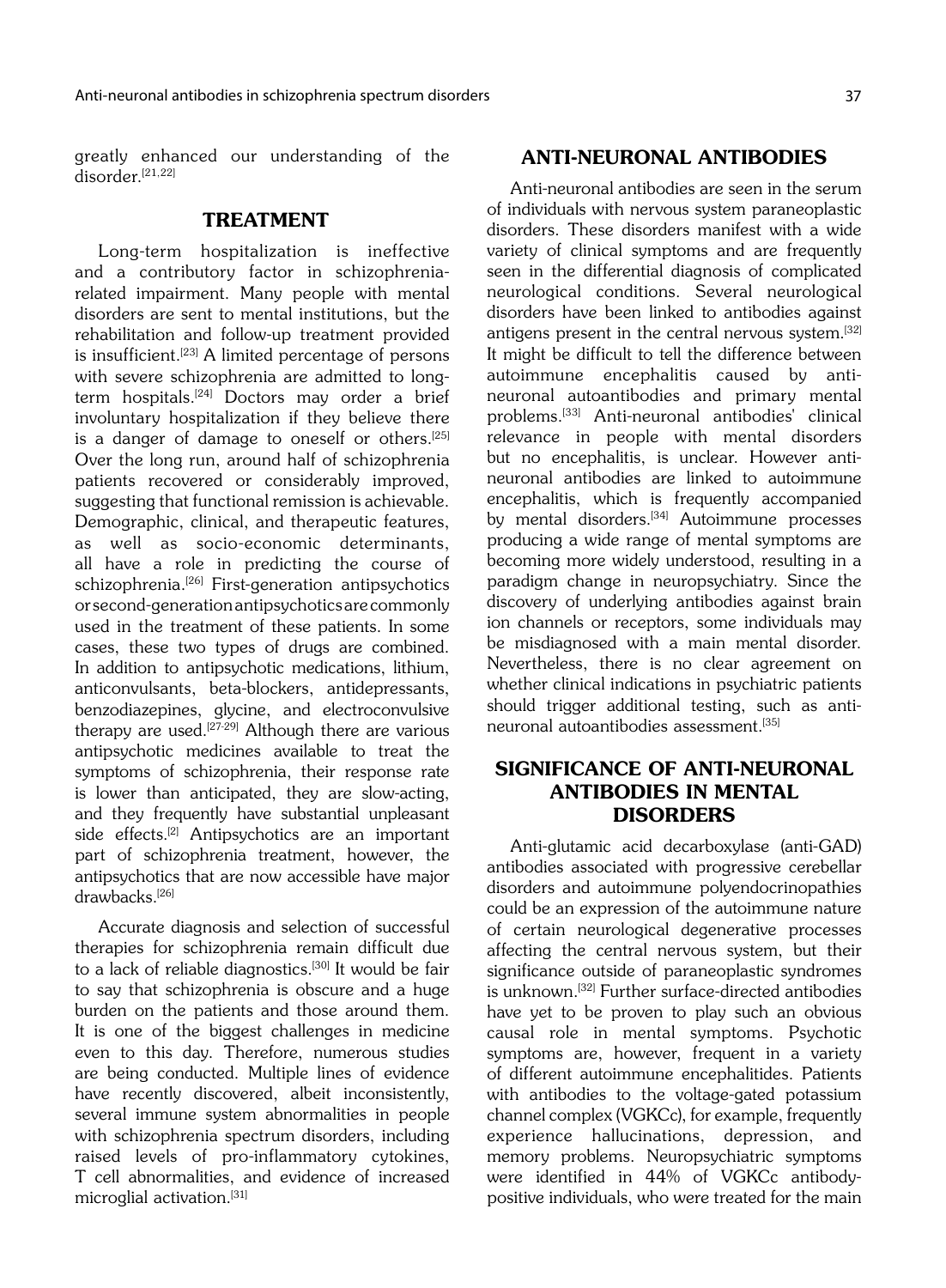psychiatric diagnosis on occasion.[35,36] Patients with antibodies against intracellular targets can also present with mental symptoms, which are less well documented.<sup>[35]</sup> A group of individuals with a negative clinical diagnosis of encephalitis had positive findings of anti-neuronal antibodies. Autoantibodies are seen in autoimmune encephalitis, aside from anti-N-methyl-D-aspartate receptor (NMDAR) antibodies, which appear to be negative in individuals with isolated early psychotic symptoms. Approximately 80% of individuals with anti-NMDAR antibody encephalitis show behavioral and mental symptoms at first. Increased understanding regarding the significance of NMDAR in generating psychosis-like behavior and being engaged in etiologically important brain processes in psychosis has piqued interest in anti-NMDAR antibodies. At the same time, some individuals with antiNMDAR encephalitis have had isolated mental symptoms, i.e. psychiatric symptoms without neurological symptoms.<sup>[33]</sup> Patients hospitalized for acute mental inpatient treatment with and without antibodies to NMDAR, contactin-associated protein-like 2 (CASPR2), or glutamic acid decarboxylase-65 (GAD65) showed comparable clinical characteristics. This does not rule out the possibility of clinical relevance in some patient subgroups, and more research into the clinical importance of anti-neuronal antibodies in patients with mental symptomatology is required.<sup>[34]</sup>

#### HYPOTHESES

Anti-neuronal antibodies targeting neuronal cell surface antigens and intracellular antigens can be used to classify antibody-mediated encephalitides. Autoantibodies directed against cell surface proteins are more common in individuals with mental disorders, maybe because of a hypothesized direct pathogenic impact.[35] Immunosuppressants can be used to treat autoimmune encephalitis, and the result is determined by the length of time between diagnosis and therapy. Early identification of this cause of psychosis could have significant therapeutic consequences. But, in the few cases when neuronal antibodies are identified, the titers are often low, and identical titers can be found in individuals with various neuropsychiatric disorders or even healthy people. On the other hand, in individuals with autoimmune encephalitis, pathogenic neuronal autoantibodies might be undetectable in the serum but positive in the cerebrospinal fluid (CSF), especially in those who have better outcomes.<sup>[37]</sup>

## ANTI-NEURONAL ANTIBODIES IN **SCHIZOPHRENIA**

There is currently inconclusive and contradictory data on the role of anti-neuronal antibodies in the pathophysiology of psychosis in schizophrenia spectrum disorders, owing to methodological discrepancies between research. Besides, even though there is slight evidence with the tested serum, it is not right to say that antibodies directed against  $\alpha$ -amino-3-hydroxy-5-methyl-4-isoxazolepropionate (AMPA) receptor (AMPAR), gamma-aminobutyric acid B receptor (GABABR), leucine-rich, glioma-inactivated 1 (LGI1), contactin-associated protein-like 2 (CASPR2), dipeptidyl-peptidase-like protein 6 (DPPX), or immunoglobulin A/immunoglobulin M (IgA/IgM) NMDAR antibodies, help us better understand the symptoms of a subgroup of patients with schizophrenia spectrum disorders because most studies were either negative or found positive results for both patients and healthy controls.<sup>[31]</sup> A small number of studies have looked at clinical aspects in anti-neuronal antibody-positive and -negative psychiatric patients, independent of diagnostic category.<sup>[34]</sup> When comparing individuals with schizophrenia who were positive or negative for NMDAR antibodies, Hammer et al.<sup>[38]</sup> found no changes in the Positive and Negative Syndrome Scale (PANSS) or Global Assessment of Function (GAF). NMDAR antibody-positive individuals had more severe psychotic symptoms (PANSS scores) than NMDAR antibody-negative patients, according to the authors of research that included patients with both first episode and chronic schizophrenia.<sup>[34]</sup> In contrast to NMDAR antibodies from healthy controls, Jézéquel et al., $^{[39]}$  and Schou et al. $^{[34]}$  have demonstrated that NMDAR antibodies from schizophrenia patients change the surface dynamics of the NMDAR using a new single molecule-based imaging method. Fixed cell-based assays (such as the one employed in this study) had poorer sensitivity for detecting immunoglobulin (IgG) antibodies in psychotic patients than live cellbased assays, according to Jézéquel et al.,<sup>[40]</sup>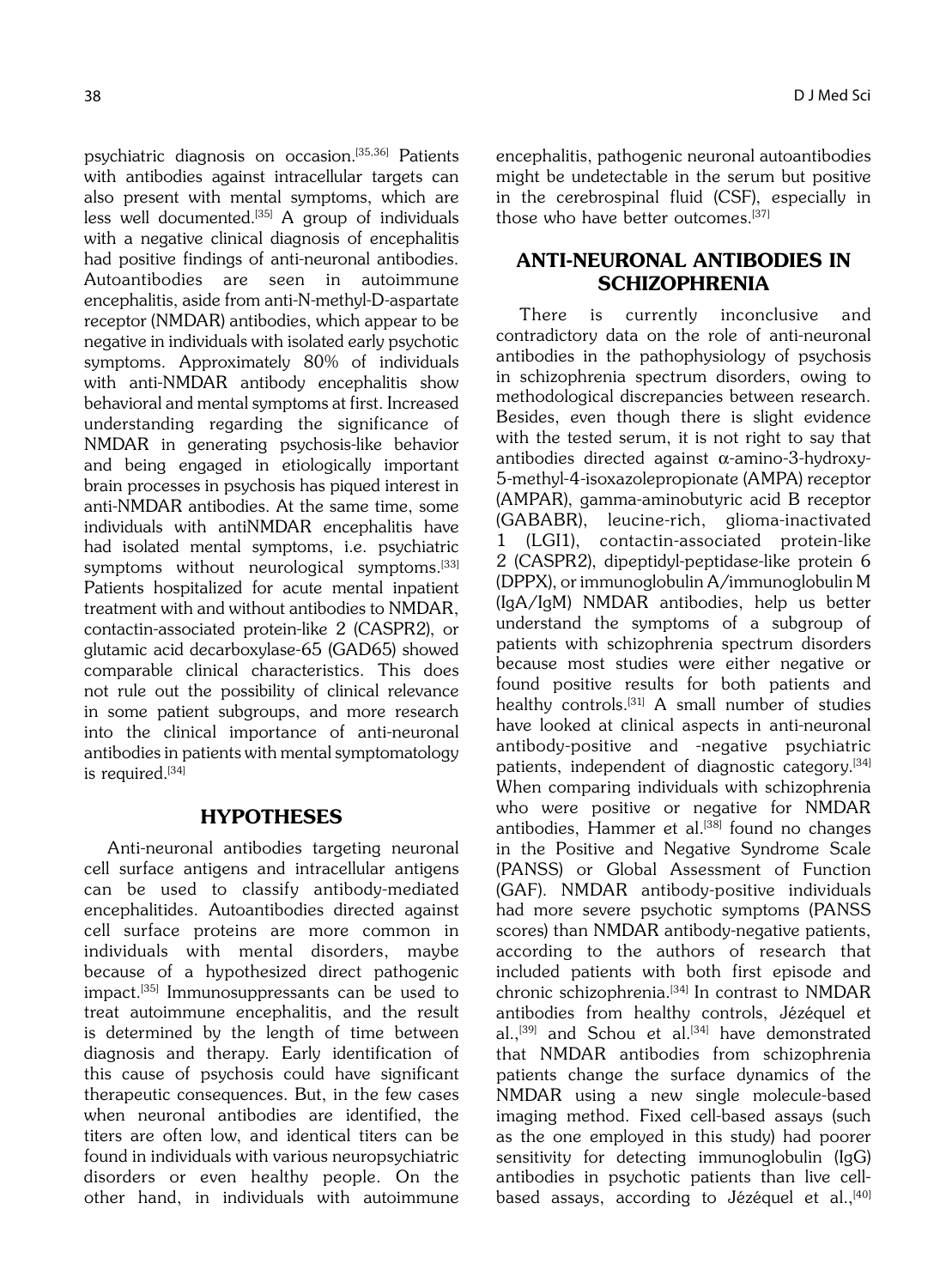and Schou et al.<sup>[34]</sup> As a result, the outcomes of the current study might likely have been slightly different if other antibody detection methods had been used. However, the lack of phenotypic differences between individuals with and without anti-neuronal antibodies does not rule out the possibility that these antibodies are of little therapeutic use. Even if anti-neuronal antibodies were only involved in a small percentage of mental patients, this would have significant therapeutic consequences since these individuals could benefit from immunomodulatory therapy.<sup>[34]</sup> It is not clear whether there is an unrecognized autoimmune load in ostensibly chronic or treatment-resistant schizophrenic patients, leading to the lack of response to therapy. Monosymptomatic variants of autoimmune encephalitis (AE) likely exist, with solely psychotic presentations lasting far longer than previously thought. Unfortunately, there is no information on the incidence of misdiagnosed AE in schizophrenic populations in current studies. To answer this question, investigations examining serum and CSF for the aforementioned antibodies in chronic and treatment-resistant schizophrenia patients are needed.[31]

In conclusion, the findings studies indicate that schizophrenia remains a mystery. While scientists are trying to solve this big problem that lies in the brain and collapses the lives of humans, people that suffer from schizophrenia are trying to live with this disorder. There are so many unknown things but progress happens with the research and efforts of scientists. All this effort is for finding a permanent solution for schizophrenia. As is well established, deeper linkages between disorders and unknowns should be made in the light of results and information, not just in schizophrenia but also in many other psychiatric disorders. Currently, there are contrasts, little information and research, and also multiplicity in the studies with antineuronal antibodies. A better understanding of this field is essential. Since the connections even show people may have been diagnosed wrong or treatment for complicated disorders like schizophrenia is possible. It is possible to correct inaccuracies in treatments and diagnosis by obtaining discoveries with better results. There may be a relationship between anti-neuronal antibodies and psychiatric conditions, however,

investigations have shown no conclusive results. Nonetheless, the existence of a connection means a lot for better understanding and reaching a solution.

Data Sharing Statement: The data that support the findings of this study are available from the corresponding author upon reasonable request.

Author Contributions: All authors contributed equally to the article.

Conflict of Interest: The authors declared no conflicts of interest with respect to the authorship and/ or publication of this article.

**Funding:** The authors received no financial support for the research and/or authorship of this article.

#### REFERENCES

- 1. Owen MJ, Sawa A, Mortensen PB. Schizophrenia. Lancet 2016;388:86-97.
- 2. Winship IR, Dursun SM, Baker GB, Balista PA, Kandratavicius L, Maia-de-Oliveira JP, et al. An overview of animal models related to schizophrenia. Can J Psychiatry 2019;64:5-17.
- 3. Heinz A, Voss M, Lawrie SM, Mishara A, Bauer M, Gallinat J, et al. Shall we really say goodbye to first rank symptoms? Eur Psychiatry 2016;37:8-13.
- 4. Correll CU, Schooler NR. Negative symptoms in schizophrenia: A review and clinical guide for recognition, assessment, and treatment. Neuropsychiatr Dis Treat 2020;16:519-34.
- 5. Galderisi S, Mucci A, Buchanan RW, Arango C. Negative symptoms of schizophrenia: new developments and unanswered research questions. Lancet Psychiatry 2018;5:664-77.
- 6. Marder SR, Galderisi S. The current conceptualization of negative symptoms in schizophrenia. World Psychiatry 2017;16:14-24.
- 7. Shah JN, Qureshi SU, Jawaid A, Schulz PE. Is there evidence for late cognitive decline in chronic schizophrenia? Psychiatr Q 2012;83:127-44.
- 8. Savcı D, Karadeniz S, Erbaş O. Neuregulin 1 and its roles in schizophrenia: A systematic review. JEB Med Sci 2021;2:406-13.
- 9. Murante T, Cohen CI. Cognitive functioning in older adults with schizophrenia. Focus (Am Psychiatr Publ) 2017;15:26-34.
- 10. Javitt DC, Sweet RA. Auditory dysfunction in schizophrenia: Integrating clinical and basic features. Nat Rev Neurosci 2015;16:535-50.
- 11. Vidailhet P. First-episode psychosis, cognitive difficulties and remediation. Encephale 2013;39 Suppl 2:S83-92.
- 12. Császár N, Kapócs G, Bókkon I. A possible key role of vision in the development of schizophrenia. Rev Neurosci 2019;30:359-79.